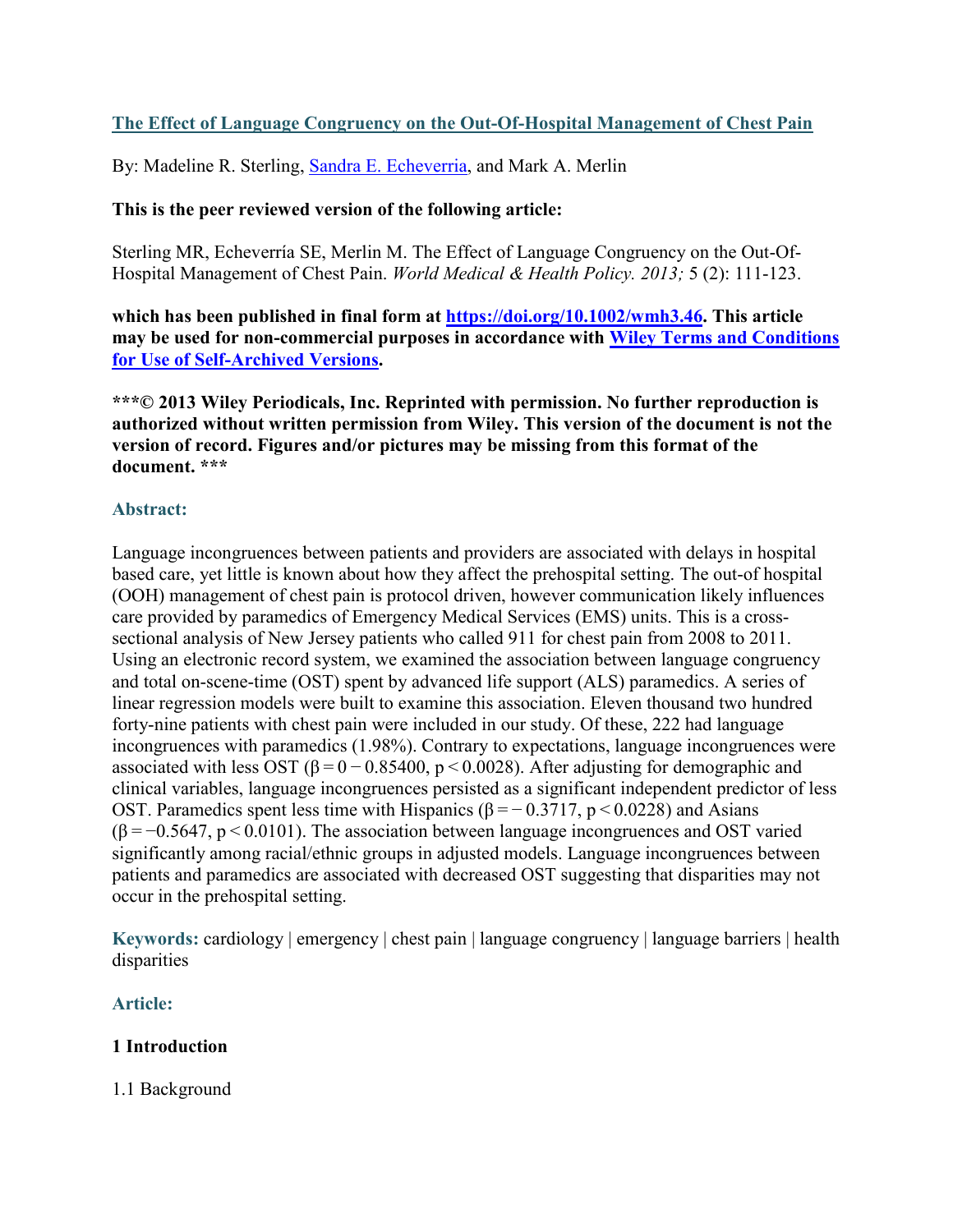Cardiovascular care is time‐sensitive and dependent on effective communication between patients and providers. Currently 55.4 million individuals in the United States report speaking a language other than English at home, 25% of which report speaking English "not well" or "not at all" (U.S. Census Bureau, 2010). Many non‐English speakers possess limited English proficiency (LEP), which has lasting consequences in the U.S. health-care system (Skinner, Wright, Aratani, Cooper, & Thampi, 2010). LEP persons access the healthcare system less frequently than native‐English speakers; when they do, their first point of care is often the emergency department (ED) (Goff et al., 1999; Ponce, Hays, & Cunningham, 2006). In the ED and hospital, disparities in cardiovascular care and outcomes exist for those with limited English proficiency. Language barriers have been associated with greater tests, interventions, and hospital admissions, independent of the chief complaint being managed (Lee, Rosenberg, Sixsmith, Pang, & Abularrage, 2008). This population often endures greater delays in care (Schyve, 2007) and is discharged without complete or language‐appropriate information and follow-up instructions (Crane, 1997). Despite the implementation of hospital-based translator services, language barriers continue to negatively affect the quality of hospital care (Carrasquillo, Orav, Brennan, & Burstin, 1999; Meischke, Chavez, Bradley, Rea, & Eisenberg, 2010).

## 1.2 Importance

Less is known, however, about how language and communication difficulties between patients and providers affect the care received in the prehospital setting. Despite being protocol driven, gender (Meisel et al., 2010) and age (Ponce et al., 2006) have been shown to influence the outof‐hospital (OOH) management of chest pain. Given that communication pervades all medical interactions, it is likely that language congruency between paramedics and providers affects the care received en route to the hospital. Emergency medical service (EMS) systems and advanced life support (ALS) paramedics are fundamental in the chain of care; they are the first to arrive at the scene of requested care to assess the patient. They offer diagnostic evaluation and provide therapeutic intervention(s), which must be performed efficiently such that patients can be transported to the nearest hospital (Moser et al., 2006). In a study conducted in Minnesota, delays in care secondary to language barriers occur at a rate of 3.3 per 1,000 pre‐hospital patient encounters (Grow, Sztajnkrycer, & Moore, 2008). New Jersey, a state with significant linguistic, ethnic, and racial diversity (U.S. Census Bureau, 2009) is likely to have high rates of language barriers among patient–paramedic interactions.

### 1.3 Goals of This Investigation

In this study, we investigate if language congruency between patient and paramedics is associated with the amount of on‐scene‐time spent by ALS providers. Since language incongruences delay care in the emergency department and hospital, this may also be the case in the prehospital setting. Delays at the scene are detrimental for patients since cardiac outcomes are dependent on timely diagnosis and management.

## **2 Methods**

2.1 Study Design and Population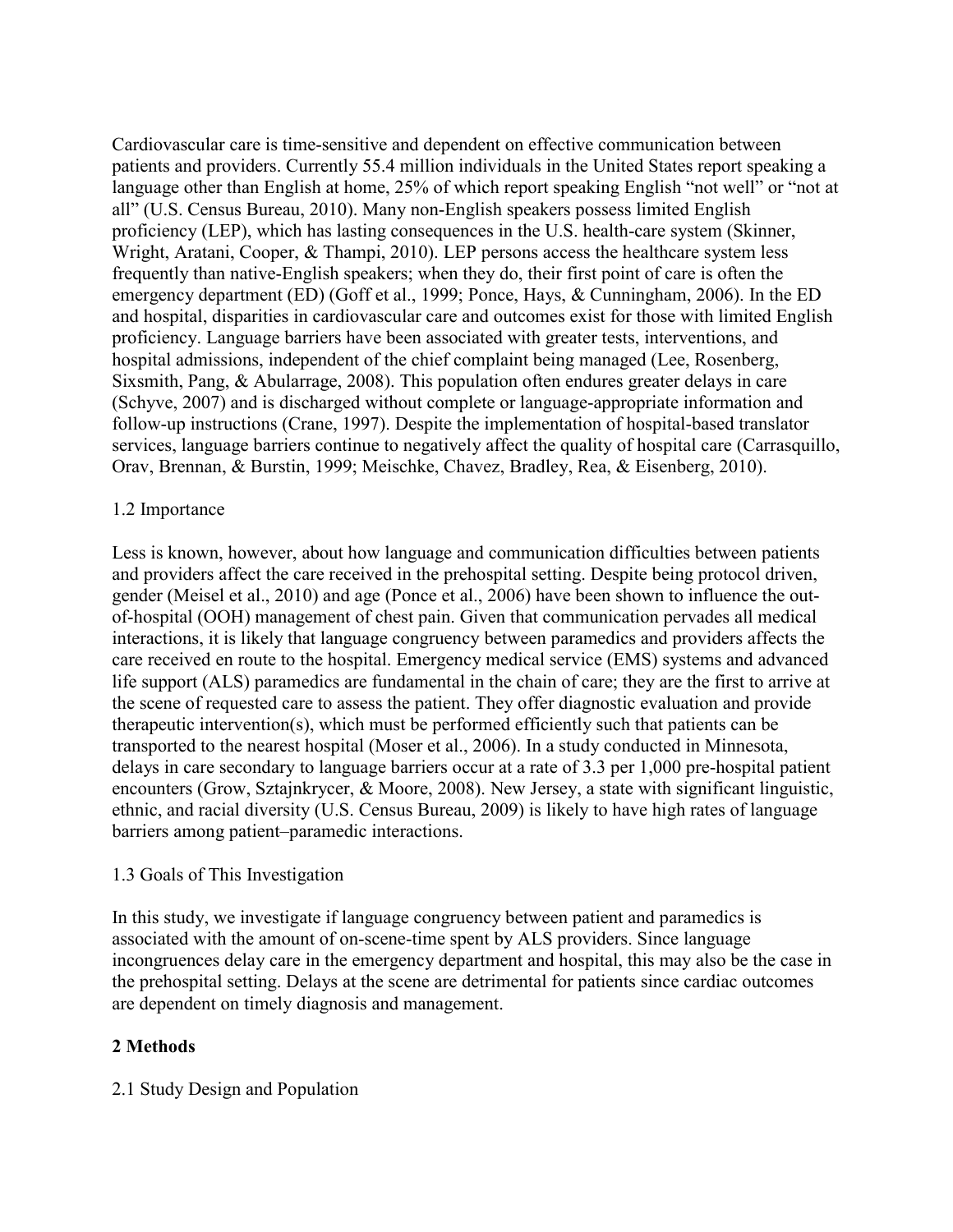Using EMS‐Charts ([www.emscharts.com,](http://www.emscharts.com/) Pittsburgh, PA), an electronic database of all 911 callers placed in the state of New Jersey (NJ), we conducted a cross-sectional analysis of adults 18 years and older for whom an EMS unit and ALS paramedic team were dispatched for a complaint of "chest pain" during January 2008–April 2012. EMS‐Charts, which is overseen by the NJ Department of Health, records all health‐care interactions that occur in the field and en route to emergency departments and hospitals. Paramedics are required to enter demographic, socioeconomic, and clinical data electronically at the scene of care. Starting in 2008, paramedics were required to comment on language congruency with the patient at the scene of care. The patient records are available (via the database) for viewing in the emergency department within 24 hours of their initiation in the field.

Within the database, we restricted our analysis to patients cared for by one of the state's largest EMS systems. The EMS system serves 1.1 million people and 894 square miles. The two counties it serves are geographically diverse, covering urban, suburban, and rural regions of the southern part of the state. The system receives approximately 52,000 911 requests per year, 15,800 of which are for chest pain (30.38%). Like many EMS systems, this one is two‐tiered and comprised of paid and volunteer basic life support (BLS) units, and paid hospital‐based ALS units that contain two paramedics each. There are twelve ALS units that only respond to 911 requests and three EMS paramedic supervisors remain on the road at all times. Patients with a dispatch complaint of chest pain who were within the system's catchment area were transported to one of 12 hospitals, 6 of which are capable of percutaneous coronary intervention (PCI).

At the scene of care, paramedics are required to enter demographic and clinical information into the electronic database using tablets and in‐vehicle computer systems. Drop‐down menus prompt the entry of these data into the records and forcing functions prohibit entries from being left blank. Electronic records are not accessible to nondesignated care providers and all data are encrypted.

For our designated study period, we identified 12,809 patients who called 911 and were diagnosed with chest pain related diagnoses by paramedics at the scene (Fig. 1). Chest pain was chosen by paramedics for patients whose primary complaint related to any symptomatology within the chest area. If the primary complaint was shortness of breath or abdominal pain, patients did not get included in our analysis. The statewide protocol for ALS OOH care specifies the administration of oxygen, cardiac monitoring, chewed aspirin, intravenous (IV) access, and sublingual nitroglycerin (if systolic blood pressure is >100 mmHg) for all patients with suspected ACS, which is defined as patients over the age of 30 with non‐pleuritic chest pain. In addition to these measures, paramedics were permitted to administer diuretics, and antiarrhythmic and pain medications if they felt necessary. We included all adults age 18 and older to gain a representative sample; we excluded persons found to be in cardiac arrest at the time of paramedic arrival, which would have limited communication. Patients in which no information for language congruency ( $n = 1.443$ ), those who were less than 18 years of age ( $n = 44$ ) and those in which heart rate was not entered  $(n=59)$  were excluded. Excluded also were patients in which the total on-scene time (OST; minutes) was not captured due to time-stamp malfunction  $(n = 14)$ . The total study population included 11,249 patients (Fig. 1).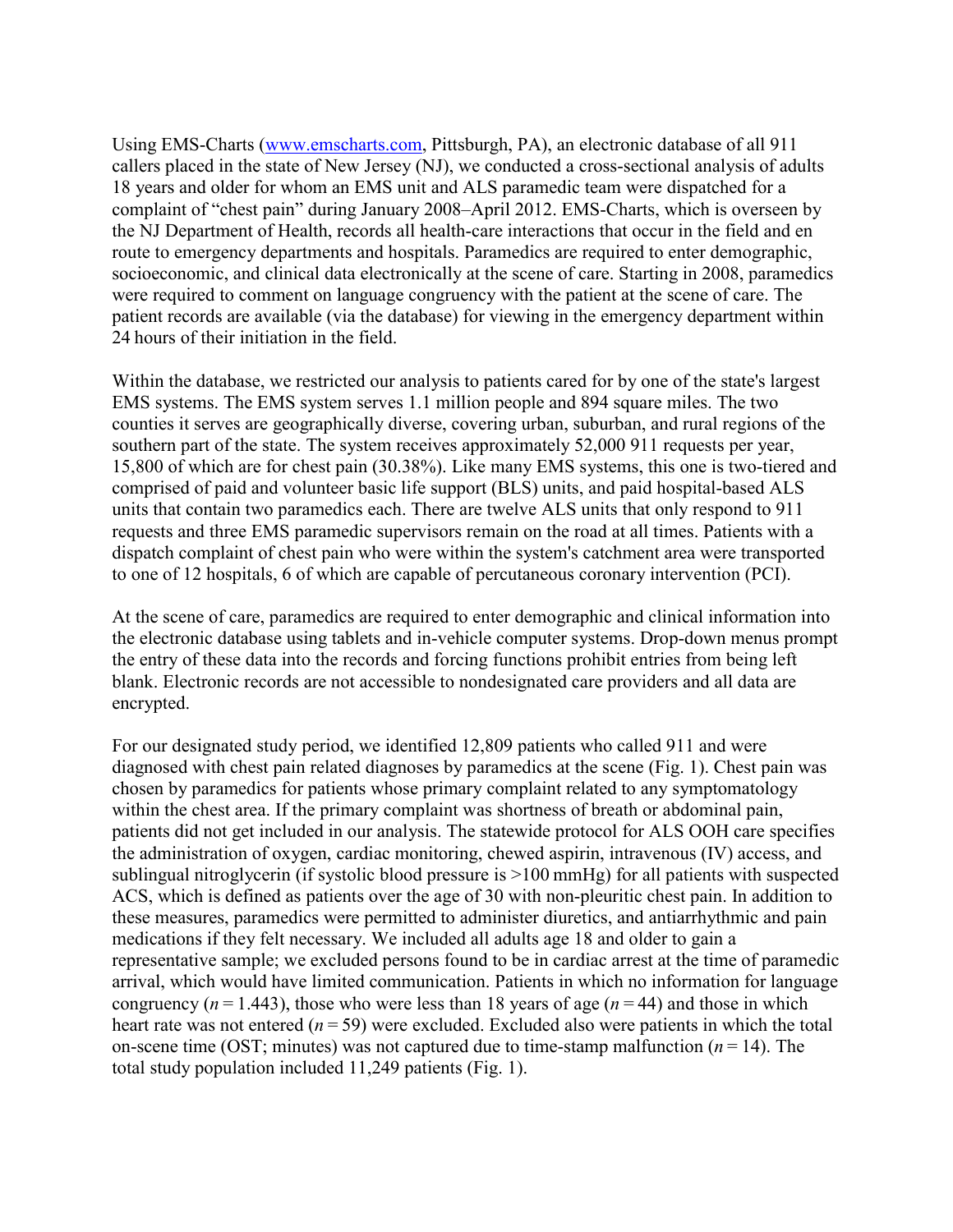

**Figure 1**. Selection of Study Population.

# **3 Measures**

## 3.1 Main Independent Variable

Language congruency between patient and paramedic is the main independent variable of interest in our analysis. Language congruency between patient and provider is a robust method for detecting if communication barriers exist during the healthcare interaction. Prior studies have used terms such as "language barrier" or "communication barrier" to capture the ability of the healthcare provider and patient to communicate with one another such that a level of fluency was present. However both are broader than our research interests. Here, we build on previous studies that use the term congruence and concordance to characterize the healthcare interaction and the role of language (Cooper & Powe, 2004; Johnstone & Kanitsaki, 2006). In the EMR system, paramedics were required to enter "yes" or "no" in the "language congruency" dropdown menu of the in‐vehicle electronic medical record soon after the treatment of patients. By selecting "congruent," the paramedic indicated that he/she felt able to communicate freely with the patient such that translators or other language‐assisted devices were not needed to extract the necessary health-care related information. This variable does not require the patient and paramedic to be of the same native tongue; a Spanish‐speaking paramedic who also speaks English could select "yes" to language congruency with an English‐speaking patient. The term language congruency is meant to capture interactions in which there was no difficulty in communicating effectively at the scene of injury. Paramedics were trained (prior to the 2008 implementation) that "language congruency" did not include medical conditions at the scene which impaired communication such as: patients with severe hearing loss, those who were obtunded or unconscious, patients in severe pain who could not communicate, and those with strokes or other conditions which impair speech itself. Our study population excludes 1,443 patients for which the paramedic did not comment on "language congruency" in the field.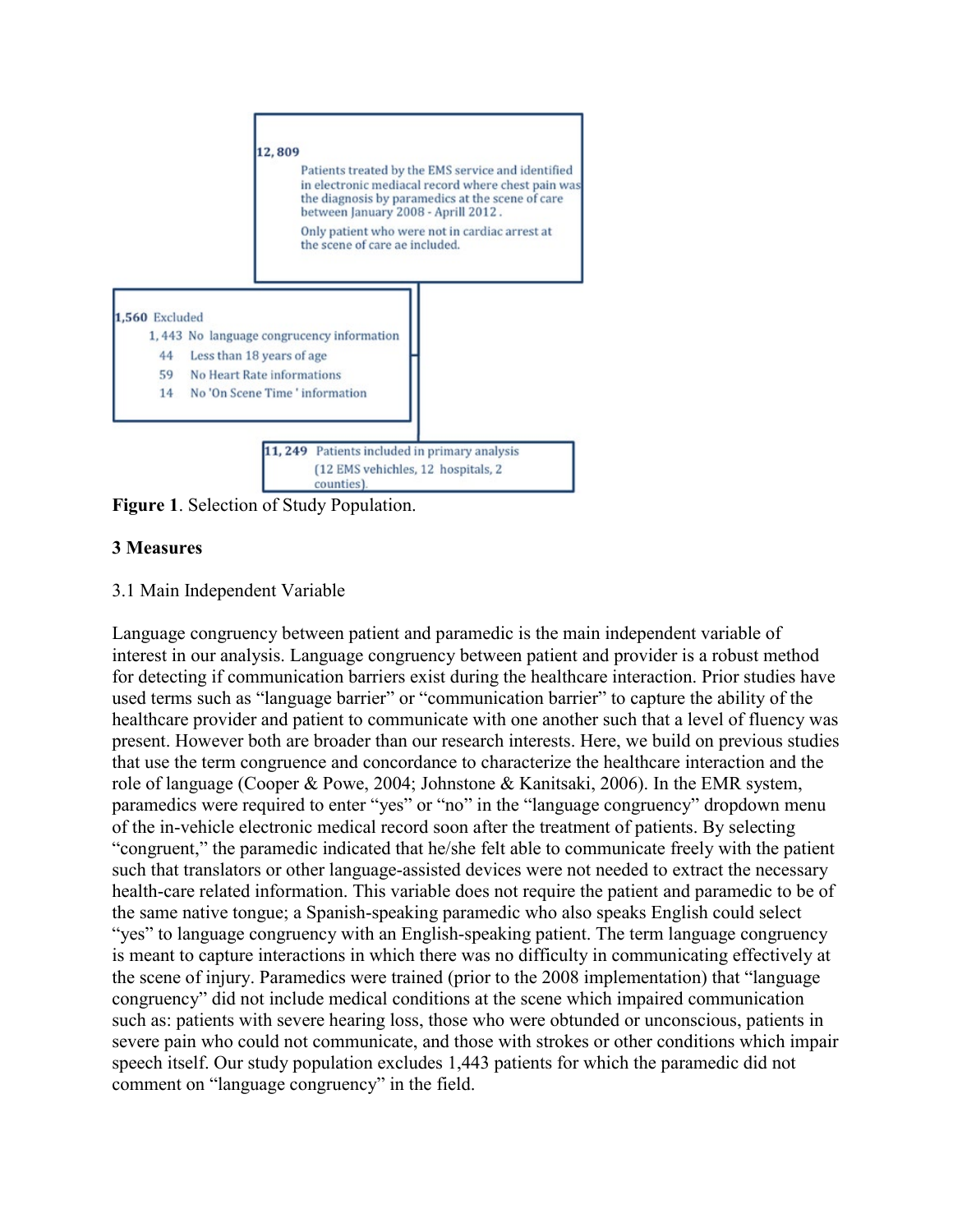### 3.2 Main Outcome Variable

Previous studies have assessed the quality of OOH management of chest pain with other measures (e.g., number of procedures, interventions, dose of medication administered, etc.) (Meisel et al., 2010). Here, we use the total OST (minutes) spent by the paramedic team with the patient at the scene. As a result, we capture the cumulative amount of time spent to assess the situation, make a tentative diagnosis of "chest pain," and perform diagnostic and therapeutic interventions. Other authors have divided the prehospital time interval into time-en-route (TER), time-to-destination (TTD), and total time-on-scene (TOS). We find these intervals cumbersome and unnecessary for our analysis (Henderson, Magna, Korn, Genna, & Bretsky, 2002). Our focus is on potential language barriers, which might hinder the assessment of chest pain and the implementation of interventions (Timmins, 2002). The time interval of interest begins with paramedic arrival since this is when communication is first possible. By nature of the chief complaint, chest pain, the total OST includes time during which diagnostic (EKG lead placement,  $O_2$  saturation) procedures were performed and may include time in which therapeutic (IV line placement, and nitroglycerin and aspirin administration) interventions were rendered en route to the hospital.

### 3.3 Confounders/Covariates

Age, gender, race/ethnicity, and heart rate of patients were measured at the scene and included in our analysis. Age was categorized as those 18–45, 46–75, and 76+ years of age. Detailed information on race/ethnicity was entered by paramedics and confirmed by patients once in the ED. The EMS database contained the following subgroups: American Indian, Alaskan Native, Asian, Pacific Islander, Black Hispanic, Black Non‐Hispanic, Multiracial, Native American, N/A, other, White Hispanic, White‐Non Hispanic, and unknown. Similarly to other studies (Henderson et al., 2002) we created four groups of race/ethnicity: White–Non‐Hispanic, Black– Non‐Hispanic, Hispanic, and Asian/Other (Timmins, 2002). Heart rate (HR), a clinical variable of cardiac severity, was electronically recorded at the scene and used as an objective measure to adjust for cardiovascular function (Carrasquillo et al., 1999). We considered "normal" to be any value between 60 bpm and 100 bpm and "abnormal" to be rates which measured 59 bpm and less and 101 bpm and greater. Other clinical variables were captured by our EMR such as blood pressure and percent of oxygen saturation, but were not included in our analyses.

### 3.4 Analysis

The purpose of the statistical analysis was to examine if language incongruence between patients and paramedics was associated with different total mean on‐scene‐time (minutes) spent by ALS paramedics for patients with chest pain in the prehospital setting.

First, descriptive statistics were computed by language congruency. Associations were tested for statistical significance using the chi‐square statistic for dichotomous variables and the Student's *t*-test for continuous and normally distributed variables with confidence intervals set to 95% (Table 1). Diagnostic tests of the crude and fully adjusted model(s) were performed. Models did not indicate any substantive deviation from normality or homoscedasticity. Moreover, since our main independent variable is binary (language congruency), linearity assumptions no longer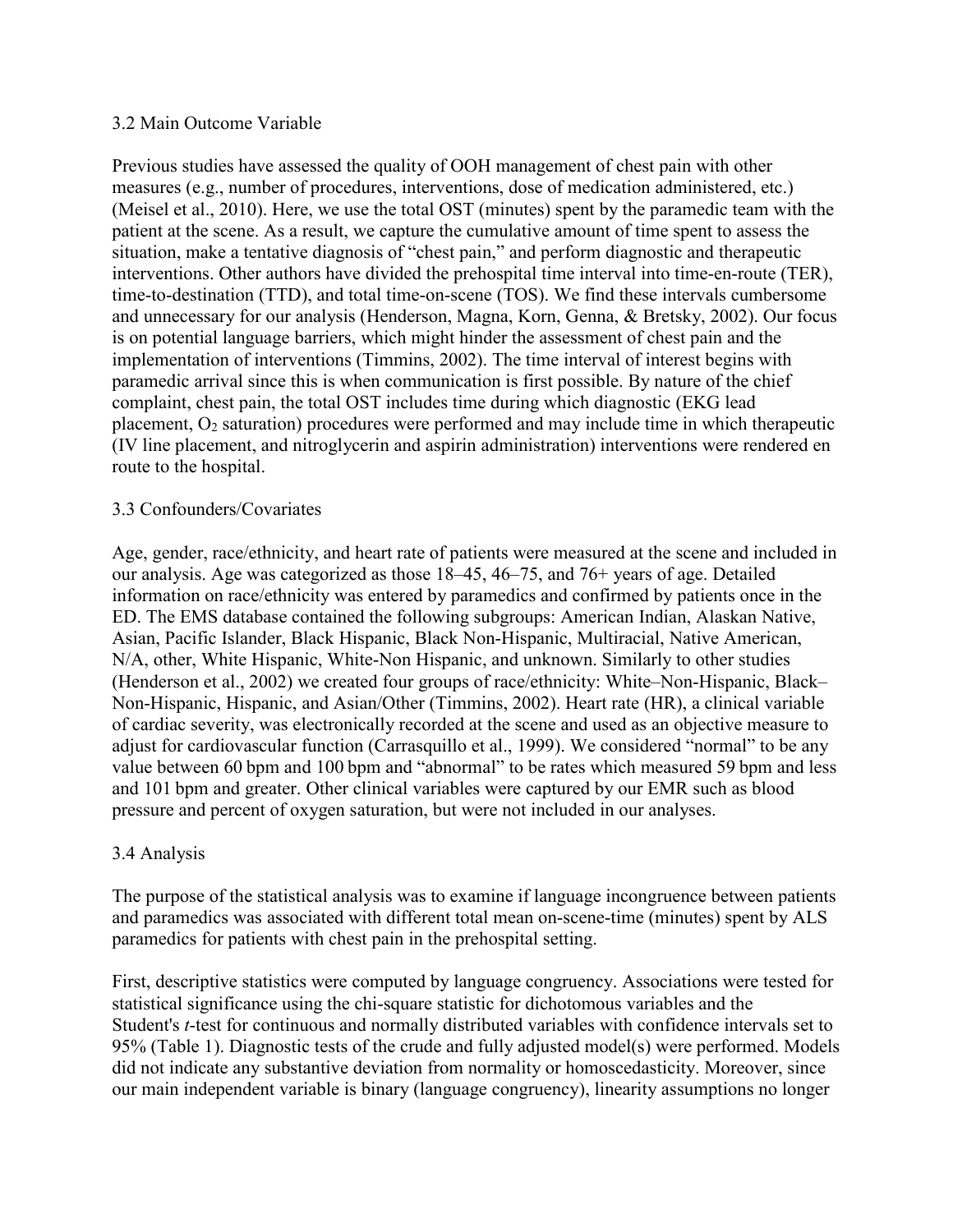applied. Outliers were identified and analyzed but were ultimately included in the model(s) because there was no indication that their inclusion biased estimates or made the models less stable. A series of linear regression models were then fit by sequentially entering covariates identified *a priori* as potentially important confounders of the language–OST association (Table 2). The first model captures the crude, or unadjusted, association between language incongruence and total OST. The second model adjusts for age and gender. Model 3 further adjusts for race/ethnicity. The fourth (final model), includes heart rate as a clinical variable. Using the fully adjusted model, we entered a cross-product term between language congruency and race/ethnicity to determine if the main association differed by race and present results stratified by race/ethnicity (Table 3). Results are based on 95% confidence intervals with statistical significance set at *p* < 0.05. SAS 9.2 software and Vanderbuilt PS 3.0.43 version EpiStat software were used to carry out the statistical analyses.

|                                         |                          |                      | Language Congruency Language Incongruence |                              |
|-----------------------------------------|--------------------------|----------------------|-------------------------------------------|------------------------------|
| <b>Characteristics</b>                  | All $(N_0, \frac{9}{6})$ | $(N_0, \frac{9}{6})$ | $(N_0, \frac{9}{6})$                      | <i>p</i> -Value <sup>c</sup> |
| Gender                                  |                          |                      |                                           |                              |
| Male                                    | 5,507 (48.96%)           | 5,403 (98.1%)        | $104(1.9\%)$                              | 0.53                         |
| Female                                  | $5,742(51.04\%)$         | 5,624 (97.9%)        | $118(2.06\%)$                             |                              |
| Age (years) mean (SD)                   | 63.08 (16.79)            | 63.04(16.8)          | 65.25(16.2)                               |                              |
| $18 - 45$                               | 1761(15.65%)             | $1,736(98.5\%)$      | 25(1.42%)                                 | < 0.14                       |
| $46 - 75$                               | 6308 (56.08%)            | $6,172(97.8\%)$      | 136(2.16%)                                |                              |
| $76 - 105$                              | 3180 (28.27%)            | $3,119(98.1\%)$      | 61 $(1.91\%)$                             |                              |
| Race/ethnicity                          |                          |                      |                                           |                              |
| White, non-Hispanic                     | 7,890 (70.14%)           | 7,798 (98.8%)        | $92(1.2\%)$                               | < 0.0001                     |
| Black, non-Hispanic                     | 2,220 (19.56%)           | $2,176(98.0\%)$      | $24(1.08\%)$                              |                              |
| Hispanic                                | 765 (6.80%)              | 689 (90.0%)          | $76(10.0\%)$                              |                              |
| Asian/Other <sup>a</sup>                | $394(3.50\%)$            | $364(92.4\%)$        | $30(7.6\%)$                               |                              |
| Heart Rate <sup>b</sup> , mean (SD)     | 87.82 (21.9)             | 87.76 (4.23)         | 88.27 (20.50)                             |                              |
| Normal                                  | 8,245 (73.3%)            | $8,093(98.1\%)$      | $152(1.8\%)$                              | 0.10                         |
| Abnormal                                | 3,000(26.7%)             | 2,930 (97.6%)        | $70(2.3\%)$                               |                              |
| On-scene-time (OST) (minutes) mean (SD) | 9.769(4.22)              | 9.78(4.23)           | 8.93(3.4)                                 | < 0.0001                     |

| Table 1. Baseline Characteristics of the Study Population by Language Congruency |  |  |  |  |  |
|----------------------------------------------------------------------------------|--|--|--|--|--|
|----------------------------------------------------------------------------------|--|--|--|--|--|

*<sup>a</sup>* Asian/Other: Asian and Asian/Pacific Islander comprises the majority; the category includes American Indian, Alaskan Native, Native American, N/A, Multiracial, Other.

*b* Normal heart rate: 60–100 beats per minute (bpm), abnormal heart rate:  $\leq 60$  or  $>100$  bpm.

*<sup>c</sup> p*‐Values are from chi‐square statistic for dichotomous variables and the Student's *t*‐test.

#### **4 Results**

The characteristics of the 11,249 study population are reported in Table 1. Our study population was comprised of an equal number of men and women (49% and 51%, respectively), the majority of patients were between 46 and 75 years old, and 73% of the study population had normal heart rates. White, non-Hispanics comprised the majority (70%) of the study population, and 20% were non‐Hispanic Black, 7% Hispanic, and 3.5% Asian/Other. Language incongruences were present in 222 of paramedic–patient interactions (1.97%). By race/ethnicity, paramedics perceived language barriers to be present among 1.18% of White, non-Hispanics patients; 11.03% of Hispanics, 1.10% of Black, non‐Hispanics; and 8.2% of Asian/Other. The average on‐scene time was 9.76 minutes (SD 4.22) with a median of 9.00 minutes (Table 1). The presence of a language incongruence was associated with different total OST compared to when no language incongruence was present  $(p < 0.0001)$ . When a language incongruence was present,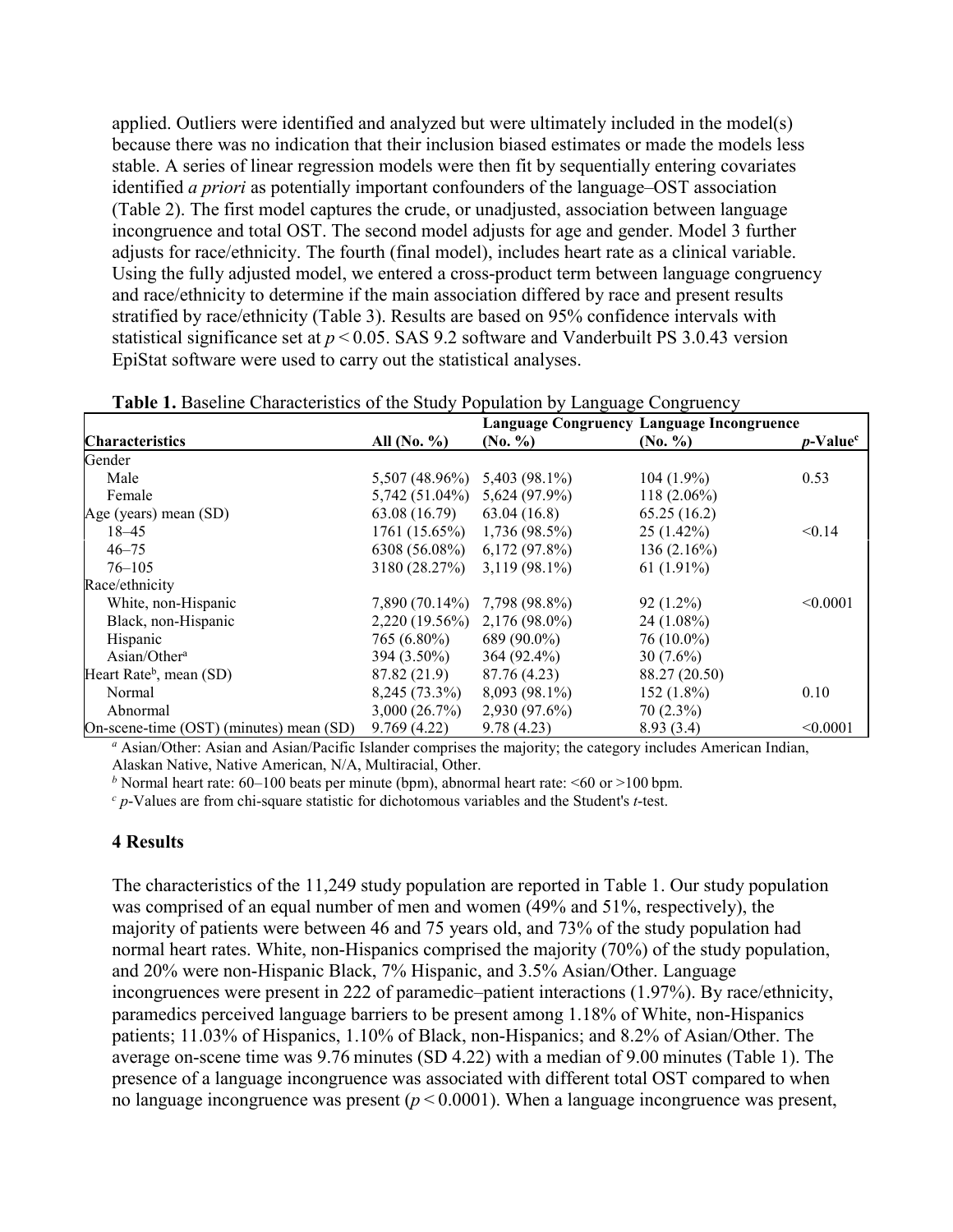the total mean OST was lower (8.93 minutes, SD 3.4) than the total mean OST when no language incongruence was present (9.78 minutes, SD 4.23). The percentage of patients with abnormal heart rates was slightly higher among those with language incongruences  $p \le 0.0001$  (Table 1).

|                       | <b>Model 1</b> |                             | <b>Model 2</b> |                                                                                | <b>Model 3</b> |                           | <b>Model 4</b>                  |                   |
|-----------------------|----------------|-----------------------------|----------------|--------------------------------------------------------------------------------|----------------|---------------------------|---------------------------------|-------------------|
|                       |                | 95% CI                      |                | 95% CI                                                                         |                | 95% CI                    |                                 | 95% CI            |
| Language incongruence |                |                             |                |                                                                                |                |                           |                                 |                   |
| <b>Yes</b>            |                | $-0.854$ (-1.4, -0.29)-0.86 |                | $(-1.42, -0.30)$ $-0.693$ $(-1.26, -0.123)$ $-0.72$                            |                |                           |                                 | $(-1.29, -0.14)$  |
| No.                   | Ref.           |                             |                |                                                                                |                |                           |                                 |                   |
| Age                   |                |                             | 0.003          | $(-0.001, 0.00821)$ .0029 $(-0.002, 0.007)$ 0.001 $(0.5713)$ $(-0.004, 0.006)$ |                |                           |                                 |                   |
| Gender                |                |                             |                |                                                                                |                |                           |                                 |                   |
| Male                  |                |                             | Ref.           |                                                                                | Ref.           |                           | Ref.                            |                   |
| Female                |                |                             |                | $0.120(0.13)(-0.28,-0.037)$ $-0.1207(-0.28,0.01)$                              |                |                           | $-0.109(0.1761)(-0.267, 0.049)$ |                   |
| Race/ethnicity        |                |                             |                |                                                                                |                |                           |                                 |                   |
| White                 |                |                             |                |                                                                                | Ref.           |                           | Ref.                            |                   |
| <b>Black</b>          |                |                             |                |                                                                                |                | $0.0381$ $(-0.17, 0.24)$  | 0.035(0.736)                    | $(-0.169, 0.239)$ |
| Hispanic              |                |                             |                |                                                                                |                | $-0.035$ $(-0.67, -0.03)$ | $-0.353$                        | $(-0.67, -0.03)$  |
| Asian/other           |                |                             |                |                                                                                | $-0.58$        | $(-1.00, -0.15)$ $-0.576$ |                                 | $(-1.00, -0.15)$  |
| Heart rate            |                |                             |                |                                                                                |                |                           |                                 |                   |
| Normal                |                |                             |                |                                                                                |                |                           | Ref.                            | Ref.              |
| Abnormal              |                |                             |                |                                                                                |                |                           | $-0.007$                        | $(-0.012,$        |
|                       |                |                             |                |                                                                                |                |                           |                                 | $-0.003$          |

**Table 2.** Linear Regression Models of the Mean Difference in Total On‐Scene Time (OST) By Language Congruency

**Table 3.** Linear Regression Models of the Mean Difference in OST by Language Congruency and Racial/Ethnic Groups<sup>a</sup>

| Language              | White |                          | Black |                       | <b>Hispanic</b> |                                                         | Asian/Other |                                           |
|-----------------------|-------|--------------------------|-------|-----------------------|-----------------|---------------------------------------------------------|-------------|-------------------------------------------|
| incongruence          |       | 95% CI                   |       | 95% CI                |                 | 95% CI                                                  |             | 95% CI                                    |
| Yes                   | 0.104 | $(-0.77, 0.98)$ $-0.543$ |       | $(-2.25, 1.16) -1.27$ |                 |                                                         |             | $(-2.23, -0.306)$ -1.94 $(-3.36, -0.525)$ |
| No                    | Ref.  |                          | Ref.  |                       | Ref.            |                                                         | Ref.        |                                           |
| $\alpha$ and $\alpha$ |       |                          |       |                       |                 | $\sim$ $\sim$ $\sim$ $\sim$ $\sim$ $\sim$ $\sim$ $\sim$ |             |                                           |

*a* Adjusted for age, gender, race/ethnicity and heart rate. Overall, *p*-value for interaction is <0.05.

The crude relationship between the presence of language incongruence and the total OST can be seen in Model 1 of Table 2. In this model, the presence of a language incongruence was associated with less total OST ( $\beta = -0.854$ , CI:  $-1.415$ ,  $-0.29311$ ,  $p < 0.0028$ ). This suggests that paramedics spent on average 52 seconds less with chest pain patients in which they had language incongruences than they did with chest pain patients in which they did not. After adjusting for age and gender (Model 2), the association remained significant ( $\beta = -0.859$ , CI:  $-1.42$ , −0.298, *p* < 0.0027). Model 3 adjusts for race/ethnicity, which we found to be an independent predictor of OST. Compared to white, non-Hispanics, paramedics spent less total OST with Hispanics (β = −0.3717, CI: −0.692, −0.051, *p* < 0.0228) and with Asian/Other race/ethnicity members (β = -0.5647, CI: -0.9947, -0.1347, *p* < 0.0101). The fully adjusted model includes heart rate (Model 4). The effect of language incongruences on the time spent on scene persisted after adjustment for this clinical variable and other demographic measures.

Using the adjusted model, we found that the association between language incongruence and OST varied among racial/ethnic groups (Table 3). Although the *p*-value for the interaction between language incongruence and race/ethnicity was not statistically significant, there appeared to be important differences across racial/ethnic groups. For Hispanic patients in whom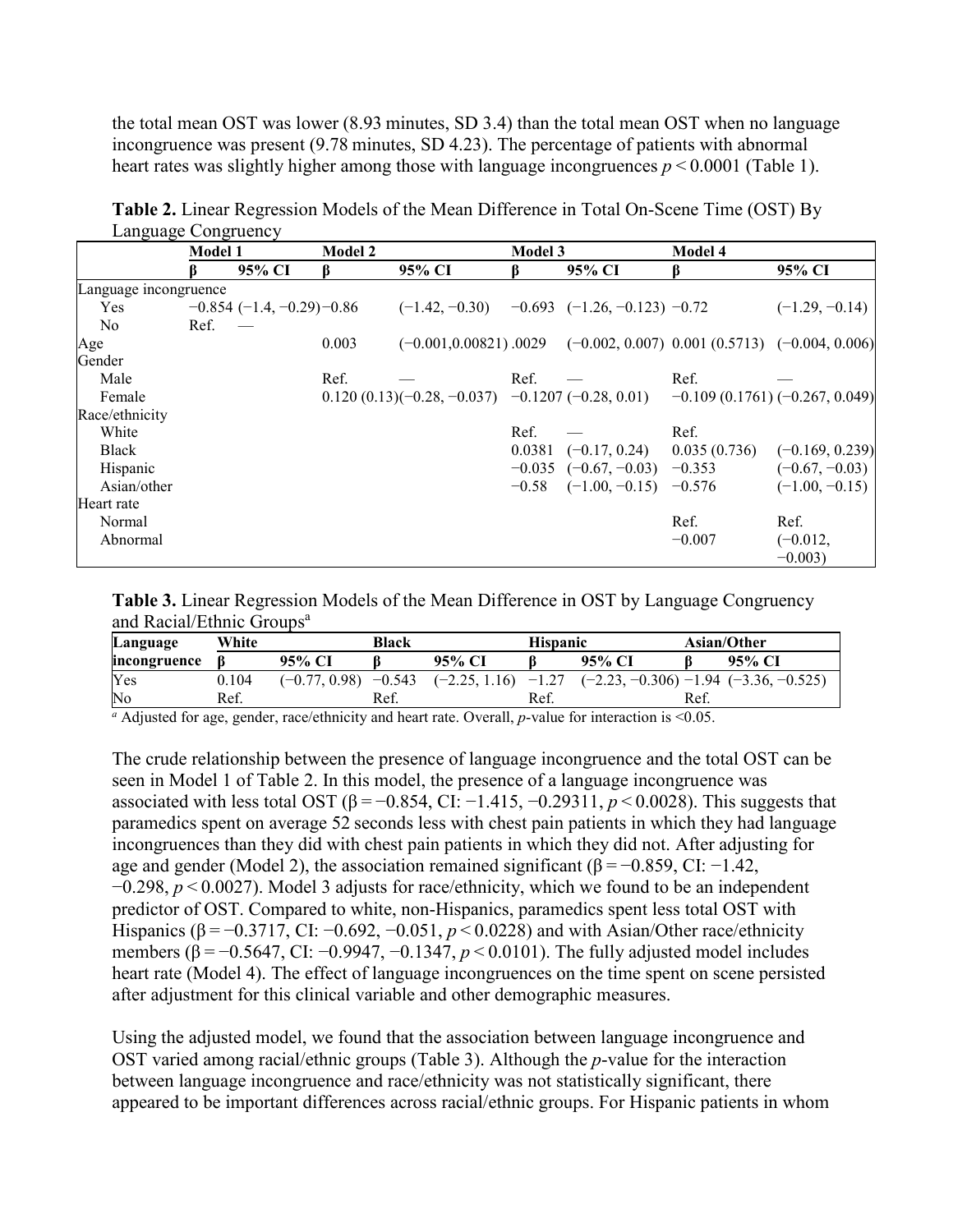a paramedic noted language incongruence, less OST (β = −1.27, CI: −2.227, −0.3058, *p* < 0.0098) was spent compared to when no language incongruence was perceived and among Hispanics. For Asian/Other, on average less OST was spent during language incongruent interactions (β<sup> $=$ </sup> −1.94, CI: −3.36, −0.525, *p* < 0.0073). In absolute terms, paramedics spent 55 seconds less with Asian/Others when they experienced language incongruences compared to Asian/Others in which language congruency existed (Table 3). Statistically significant differences were not seen among White and Blacks (Table 3). Interaction terms, however, were not significant when included in the fully adjusted model.

### **5 Discussion**

Our findings suggest that language congruency between patient and provider affects the total on‐ scene time. More specifically, our study suggests that among NJ 911 calls for chest pain, the lack of language congruency between patient and paramedics is associated with less total on‐scene time spent by paramedics of EMS units. In the fully adjusted model, the presence of language incongruence predicts significantly less time spent at the scene, independent of the patient's age, gender, race/ethnicity, and heart rate. In addition, each of the covariates examined were significantly associated with time spent on the scene in fully adjusted models. We also found that the association between language incongruence and total OST varied by race/ethnicity, such that the amount of time paramedics spent with patients of Asian origin was the lowest of all groups, followed by Hispanics and Blacks and increased time spent with Whites.

Our study is the first to examine the effect of language congruency on the out‐of‐hospital management of chest pain. Previous studies have shown that language barriers among patients with chest pain and suspected angina lead to prolonged 911 calls and the receipt of lesser quality care in the ED and hospital (Burt, McGaig, & Valverde, 2006; DuBard, Garrett, & Gizlice, 2006). Contrary to the delays in care that LEP persons and those of disadvantaged racial/ethnic groups experience in the formal medical setting, we found that in the prehospital setting, less time is actually spent with these patient groups when they call 911 for chest pain. To date, only one study has shown EMS runs complicated by language barriers to be of shorter duration than those complicated by other factors such as weather and traffic delays (Timmins, 2002). While we cannot draw definitive conclusions from our findings, we speculate that language incongruences offer less opportunity for conversation at the scene. Perhaps when less able to communicate, paramedics diagnose, treat, and transport the patient with less questioning and explanation. Without linguistic obstacles, paramedics likely receive a fuller description of symptoms and the events that precipitated the 911 calls from the patient or accompanying family members.

Although it is unclear whether the overall clinical outcome of the patients in our study were affected by total OST, we speculate that since cardiovascular care is time‐sensitive, arrival at the hospital with minimal delays in the field is advantageous for both the patient and paramedic. Some might argue that less communicative ability could lead to fewer diagnostic and therapeutic interventions in the field. We do not refute that language incongruences may lead to both faster transit times and fewer diagnostic procedures; however, our data did not capture this. Further research is needed to determine if chest pain patients with language incongruences received less interventions than those without language incongruences of similar on‐scene times. We do assert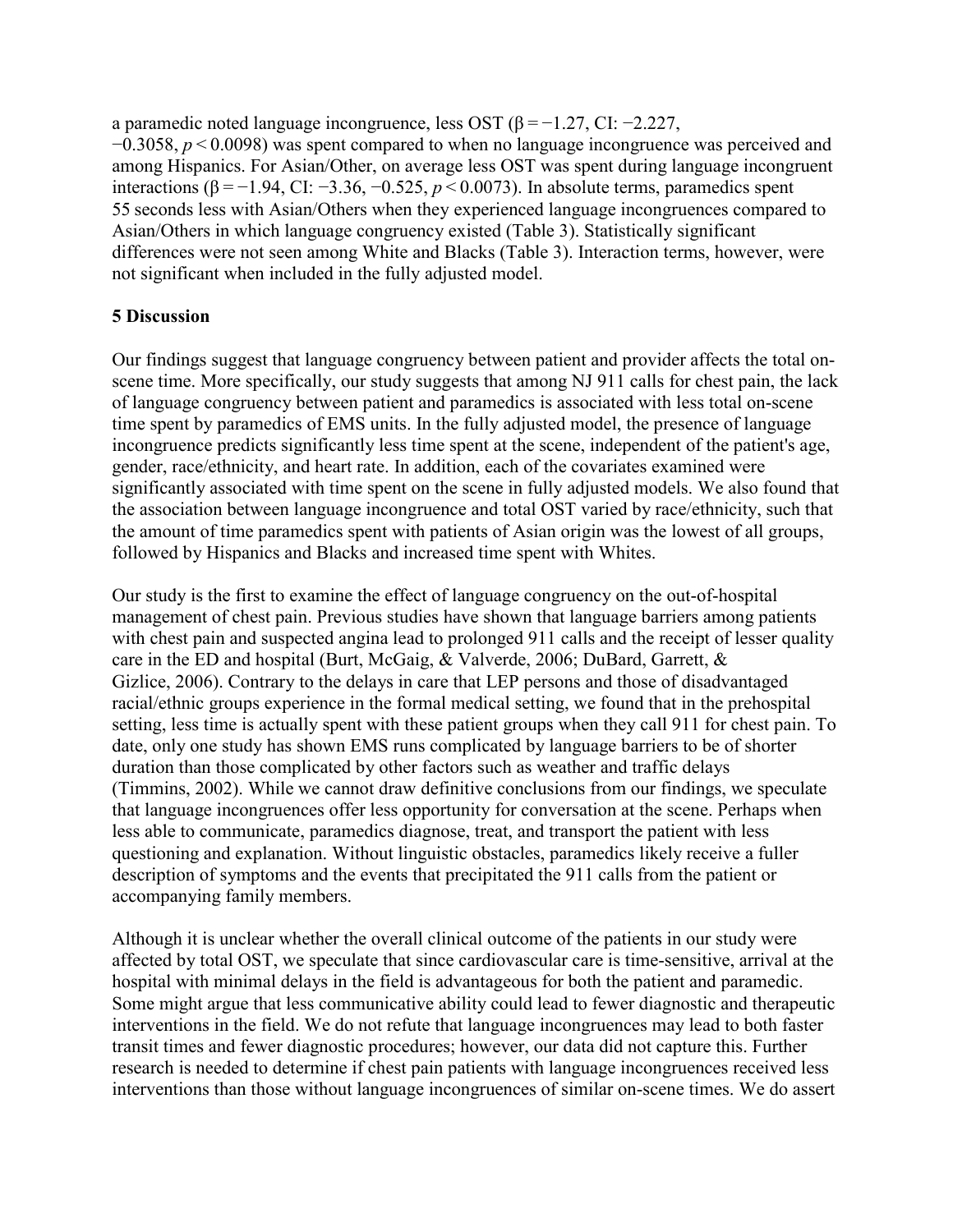that since chest pain care in the field is protocol driven such that when suspected, similar objective steps are performed regardless of ability to fully communicate. Furthermore, patients who arrive at the hospital faster are more likely to receive time-sensitive treatment such as reperfusion therapy and percutaneous intervention (PCI).

Previous studies have shown that language barriers affect the care received by Chinese, Japanese, and Korean speakers in the emergency department and during 911 telecommunications (Ong et al., 2012). Our study population did not have enough Asian patients to power a separate subanalysis for this group only. Given that Asian-language speakers are one of the fastestgrowing populations in the United States, it would be important for future studies to examine if Asian ethnicity predicts less on‐scene time care (U.S. Census Bureau, 2010).

#### 5.1 Limitations

Our study has several limitations. The lack of language congruency between patients and paramedics represents a small (1.97%) percentage of the study population and is likely due to the select population being examined (i.e., patients calling 911 with chest pain complications). Given the rise of immigrant populations over the last few decades in the state, language incongruences are likely much larger in other medical exchanges such as emergency rooms, medi‐clinics, or community centers (Lee et al., 2008). Future studies would benefit from increasing the study period of analysis and/or sample size. A related issue is that we likely did not detect statistically significant differences across race/ethnicity because of sample size limitations. Language congruency, although accepted as a measure of ease in which language and conversation is carried on between individuals, is not as widely used in the literature as language barrier or communication barrier. We acknowledge that there may be misclassification bias with respect to language congruency as the main independent variable. First, it fails to capture the patient's perceptions of the health-care interaction since the paramedic is the one to rate congruency. Second, although more than one paramedic is at the scene it is unclear if the paramedic with the majority of clinical responsibilities is the one who entered data regarding language into the EMR. As with any observational study, causality cannot be attributed despite statistical analyses that showed significant associations. We included four confounders in the final models, but these may be insufficient to tease out additional confounding that may exist by socioeconomic status or the presence of a family member/bystander at the scene who may have assisted with communication. Moreover we failed to control for individuals who may have called 911 before; persons with familiarity of the ALS process may have an easier time with communication. While we selected heart rate as a clinical variable, other more sensitive measures may have strengthened our analysis, such as the number of interventions performed or the use of additional clinical variables. Patients with severe chest pain may be too physiologically sick to communicate and thus language congruency would be a moot point. Paramedics were trained to leave language congruence blank in situations like these (stroke, hearing loss, pain and confusion/obtunded). However, this may not have occurred in all occasions since language incongruence was noted among non‐Hispanic Whites and Blacks, who typically are English speaking. This, along with the number of paramedic–patient interactions excluded due to a missing entry for language congruency, may have biased our observed association. Additionally, we did not have data on whether professional telephone interpreters were accessed by paramedics, and how cases were classified in the EMR system (Meischke et al., 2010). However,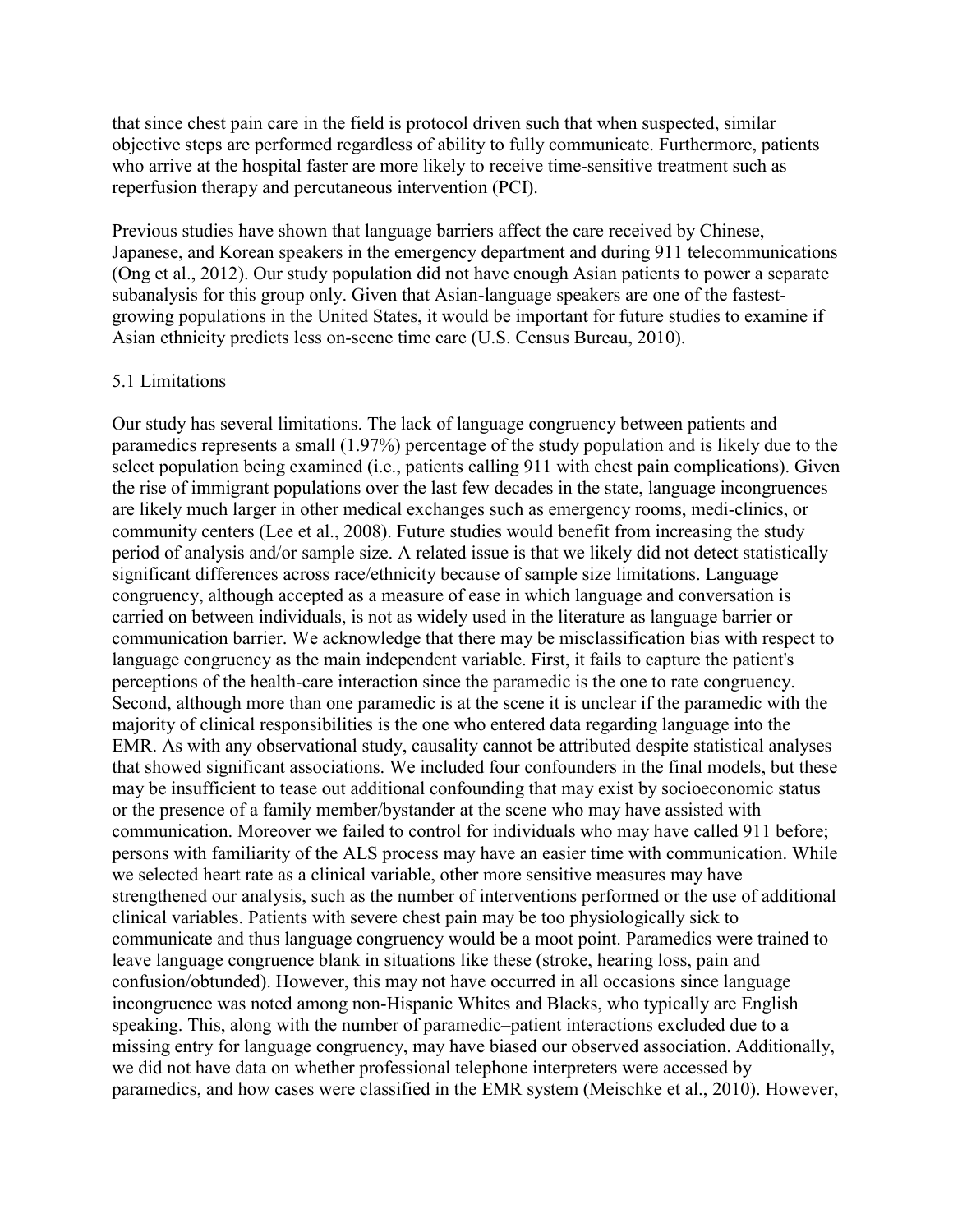if these cases were classified as "yes" to language incongruence, then we would have underestimated the observed effect, lending further support to our overall results.

## 5.2 Strengths

Despite these limitations, our study has several strengths. Our study population is large and includes the largest racial/ethnic groups in New Jersey. The EMS system and its catchment area are diverse in geographic region and serve both PCI and non‐PCI hospitals. Unlike other retrospective analyses, our study contains minimal recall bias since all data were entered immediately at the scene of care and stored in an electronic database. Data is standardized and objective since much of it was entered via electronically prompted drop‐down menus. This is one of the first studies to quantitatively isolate the prehospital time interval for chest pain management. Previous studies have used interventions and medications (numbers, doses) given at the scene to proxy for quality of care. In the present study, we use cumulative OST since it includes all health-care interactions and best captures our main independent variable, communication, which pervades all interactions and is most relevant to those interested in improving health-care disparities. Further, our regression models adjusted for several confounders, and were able to stratify across key racial and ethnic groups of the state (and nation) to determine if associations differed by race/ethnicity.

# **6 Conclusion**

The findings from this study have both academic and practical applications. Our study sought to elucidate the effect of language congruency between patients and paramedics on the out‐of‐ hospital management of chest pain. We found that in the prehospital setting, language incongruences are associated with less time on the scene independent of the patients' age, gender, race/ethnicity, and heart rate. Our study suggests that paramedics spend less on-scene time with patients who lack language congruency with them, and likely transport them more quickly to the emergency room. Thus, despite being transported to the hospital faster, other research has shown that once in the ED and hospital patients with perceived language barriers as well as those of certain racial/ethnic groups experience delays in care and receive less quality care in the hospital (Mensah, Mokdad, Ford, Greenlund, & Croft, 2005). Although we did not parse out the amount of interventions performed en route to the hospital, it is clear that our study shows significant differences in time at the scene by language congruency. Further research is necessary to elucidate the association between OST and clinical outcome post‐ED or hospital discharge. If management of chest pain is optimally handled in the prehospital setting for disadvantaged populations such as those with limited English proficiency, than research and policy efforts should be devoted to decreasing disparities in care in ED and hospital.

## **References**

Burt, Catherine W., Linda F. McCaig, and Roberto H. Valverde. 2006. " Analysis of Ambulance Transports and Diversions Among US Emergency Departments." *Annals of Emergency Medicine* **47**:317– 26.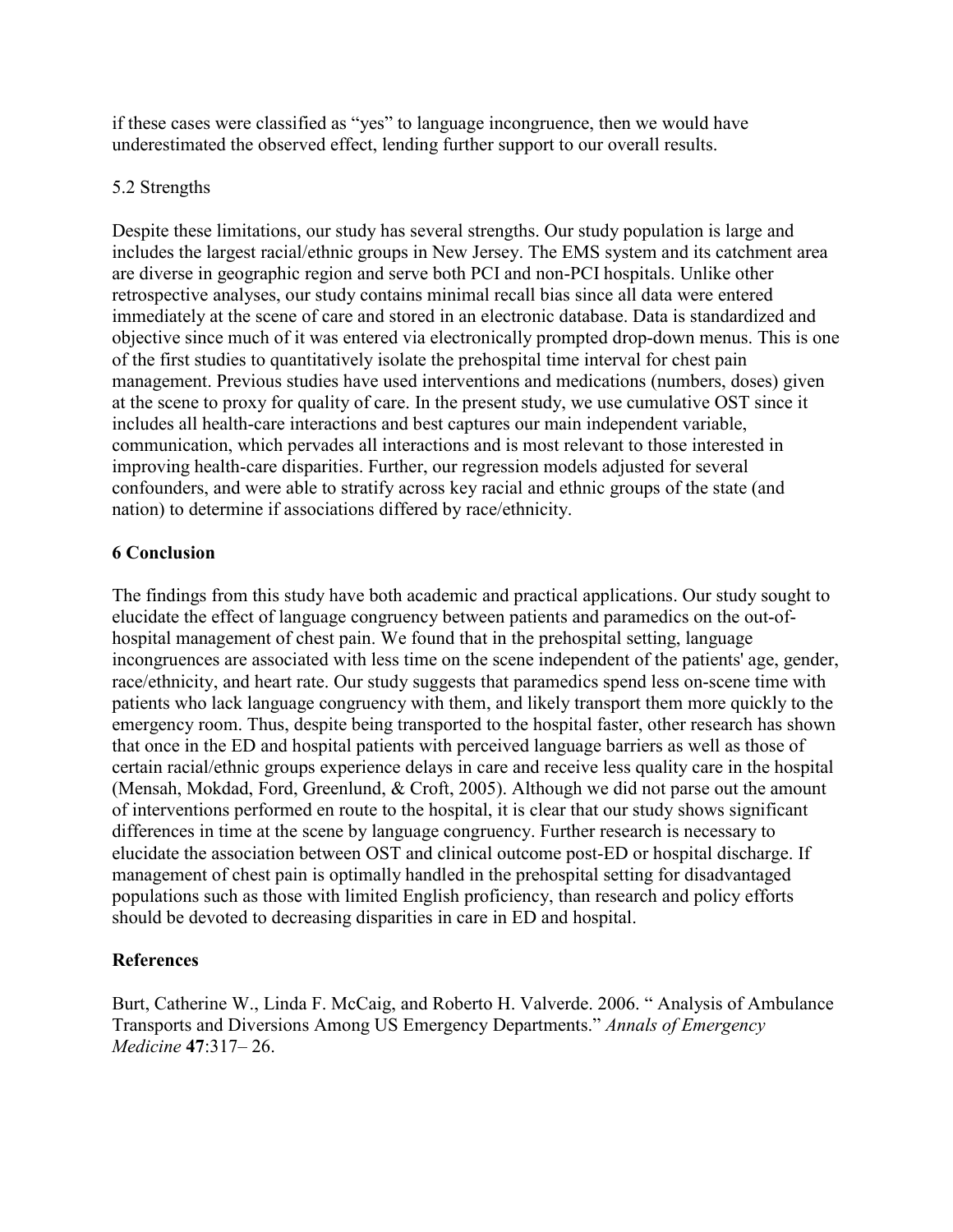Carrasquillo, Olveen E., John E. Orav, Troyen A. Brennan, and Helen R. Burstin. 1999. " Impact of Language Barriers on Patient Satisfaction in an Emergency Department." *Journal of General Internal Medicine* **14** ( 2): 82– 7.

Cooper, Lisa A., and Neil R. Powe. 2004. *Disparities in Patient Experiences, Healthcare Processes, and Outcomes: The Role of Patient–Provider Racial, Ethnic, and Language Concordance*. Baltimore, MD: The Commonwealth Fund. http://www.commo[nwealthfund.org/programs/minority/cooper\\_raceconcordance\\_753.pdf](http://www.commonwealthfund.org/programs/minority/cooper_raceconcordance_753.pdf). Accessed June 15, 2012.

Crane, John A., 1997. " Patient Comprehension of Doctor‐Patient Communication on Discharge From the Emergency Department." *Journal of Emergency Medicine* **15** ( 1): 1– 7.

DuBard, Annette C., Joanne Garrett, and Ziya Gizlice. 2006. " Effect of Language on Heart Attack and Stroke Awareness Among U.S. Hispanics." *American Journal of Preventative Medicine* **30** ( 3):189– 96.

Goff, David C., Henry A. Feldman, Paul G. McGovern, Robert J. Goldberg, Denise G. Simons‐ Morton,Carol E. Cornell, Stavroula K. Osganian, Lawton S. Cooper, and Jerris R. Hedges. 1999. " Prehospital Delay in Patients Hospitalized With Heart Attack Symptoms in the United States: The REACT Trial."*American Heart Journal* **138** ( 6): 1046– 57.

Grow, Robert W., Matthew Sztajnkrycer, and Brian D. Moore. 2008. " Language Barriers as a Reported Cause of Prehospital Care Delay in Minnesota." *Prehospital Emergency Care* **12** ( 1): 76– 9.

Henderson, Sean O., Renee N. Magna, Carrie S. Korn, Tammy Genna, and Phillip Bretsky. 2002. "Delayed Presentation for Care During Acute Myocardial Infarction in a Hispanic Population of Los Angeles County." *Ethnic Disparities* **12** ( 1): 38– 44.

Johnstone, Megan‐Jane, and Olga Kanitsaki. 2006. " Culture, Language and Patient Safety: Making the Link." *International Journal for Quality in Healthcare* **18** ( 5): 383– 8.

Lee, Edward D., Carl R. Rosenberg, Diane M. Sixsmith, Dorothy Pang, and Joseph Abularrage. 2008. " Does a Physician‐Patient Language Difference Increase the Probability of Hospital Admission?"*Academic Emergency Medicine* **5** ( 1): 86– 9.

Meischke, Hendrika, Devora Chavez, Steve Bradley, Tom Rea, and Mickey Eisenberg. 2010. "Emergency Communications With Limited‐English Proficiency Populations." *Prehospital Emergency Care* **14**: 265– 71.

Meisel, Zachary F., Katrina Armstrong, C. Crawford Mechem, Frances S. Shofer, Nick Peacock, Kim Facenda, and Charles V. Pollack. 2010. "Influence of Sex on the Out-of-Hospital Management of Chest Pain." *Academic Emergency Medicine* **17** ( 1): 80– 7.

Mensah, George A., Ali H. Mokdad, Earl S. Ford, Kurt J. Greenlund, and Janet B. Croft. 2005. " State of Disparities in Cardiovascular Health in the United States." *Circulation* **111**: 1233– 41.

Moser, Debra K., Laura P. Kimble, Mark J. Alberts, Angelo Alonzo, Janet B. Croft, Kathleen Dracup,Kelly R. Evenson, et al. 2006. " Reducing Delay in Seeking Treatment by Patients With Acute Coronary Syndrome and Stroke." *Circulation* **114**: 168– 82.